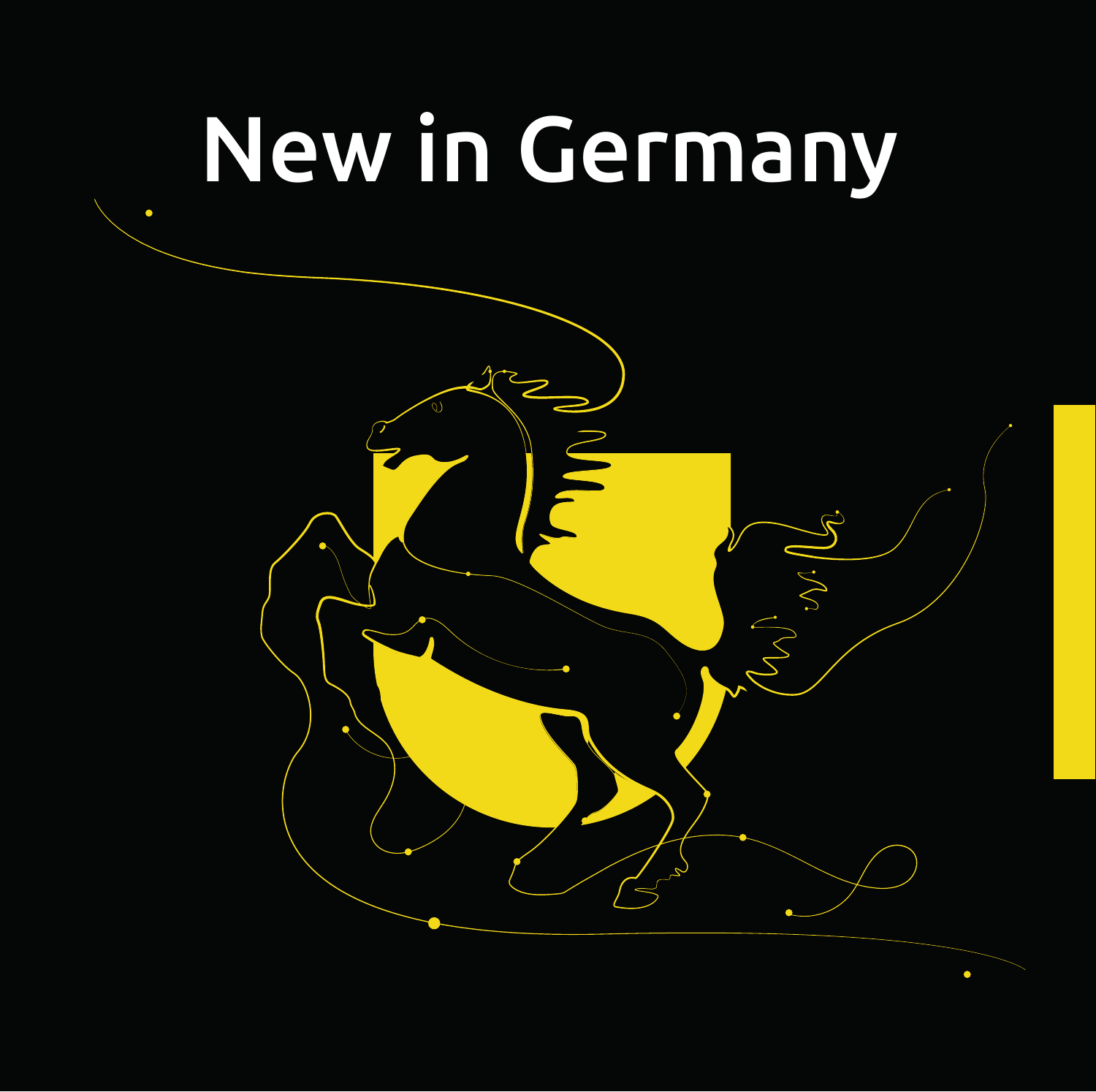



*This is how I start, from the airport to my pride From University, dorm to every side Pretty smile with a hand wave saying hi*

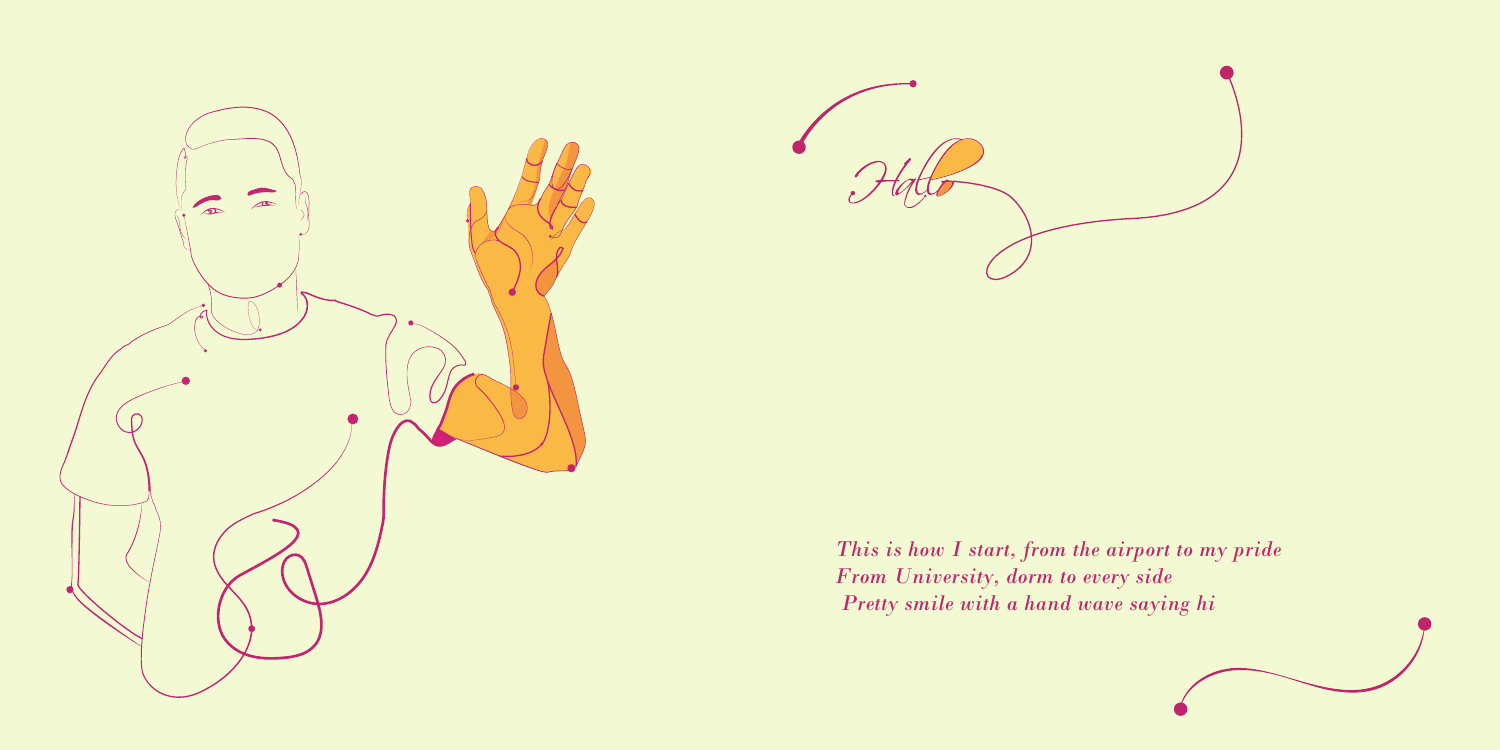*Thank you for you precious time, oh not in English, so Danke, is the perfect Prime*

Victen



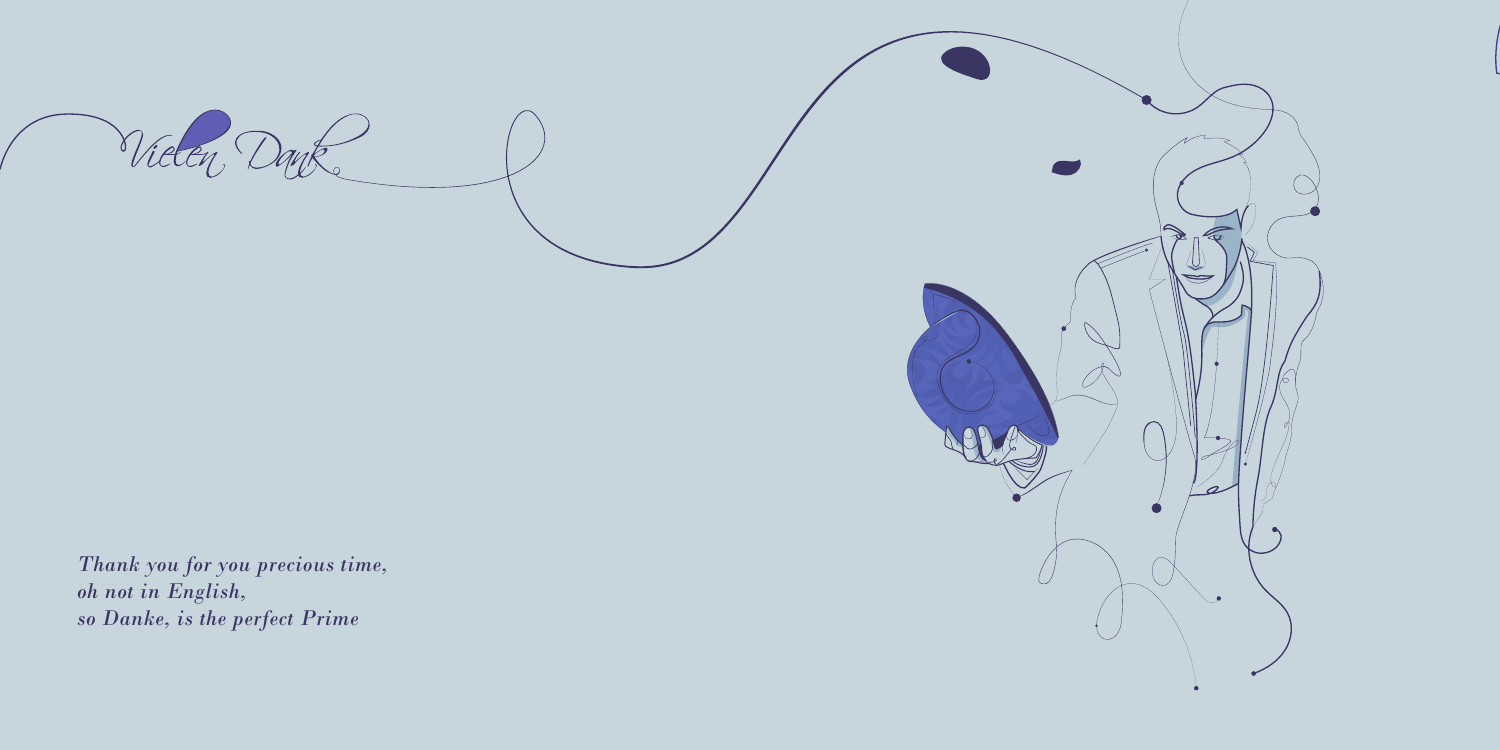*The nostalgia of the travel, relaxation and aroma of the blend are the component of the "coffee" word because of the hoping from country to another this magic bean wrote its name by the smile of old times travelers who memorize the reading of lips, until become a word defines itself through time.*

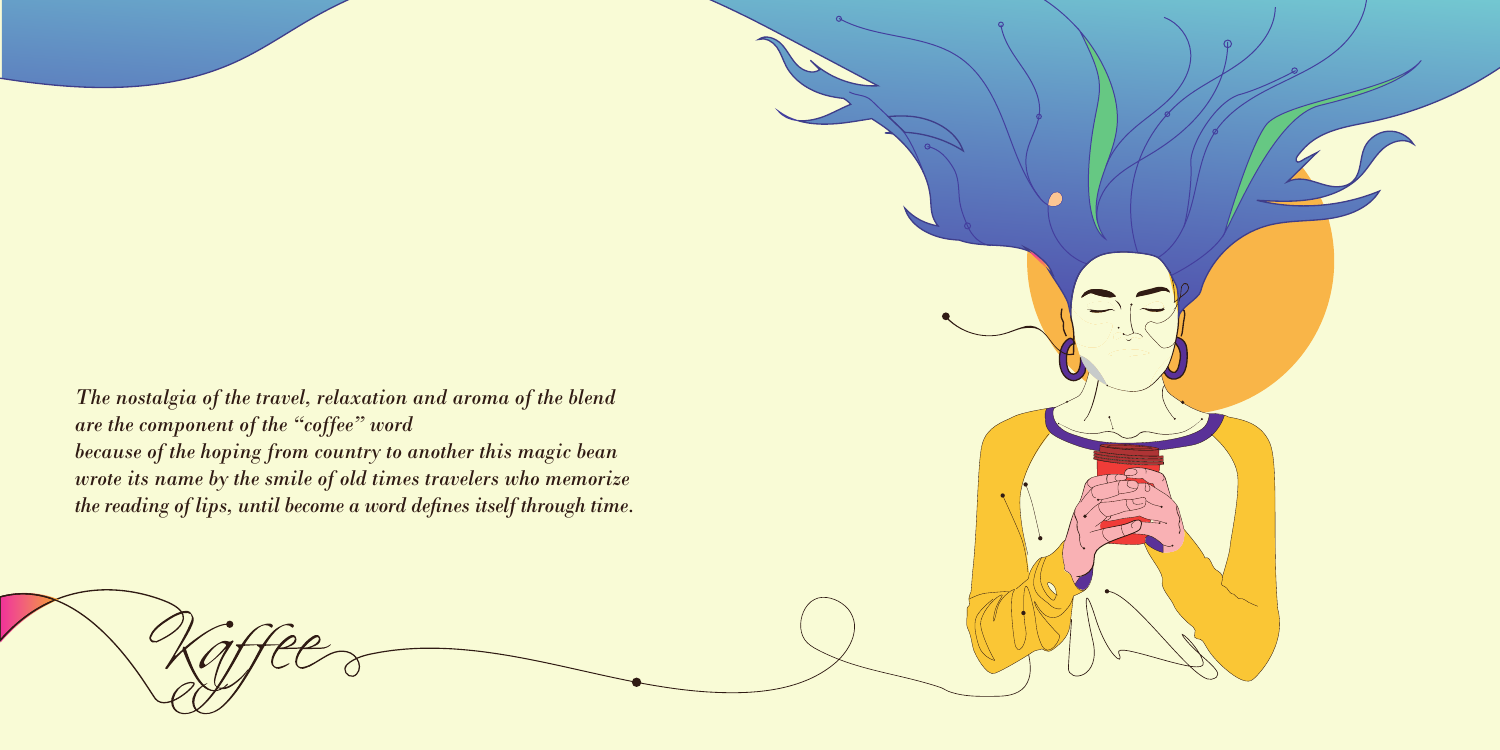*a mouth full of coffee and no place to smoke holding my breath and running outside half naked and half resisting the cold taking the last breath out and light a cigarette to just make the meeting on the spot.*



Ц.

 $\overline{\phantom{a}}$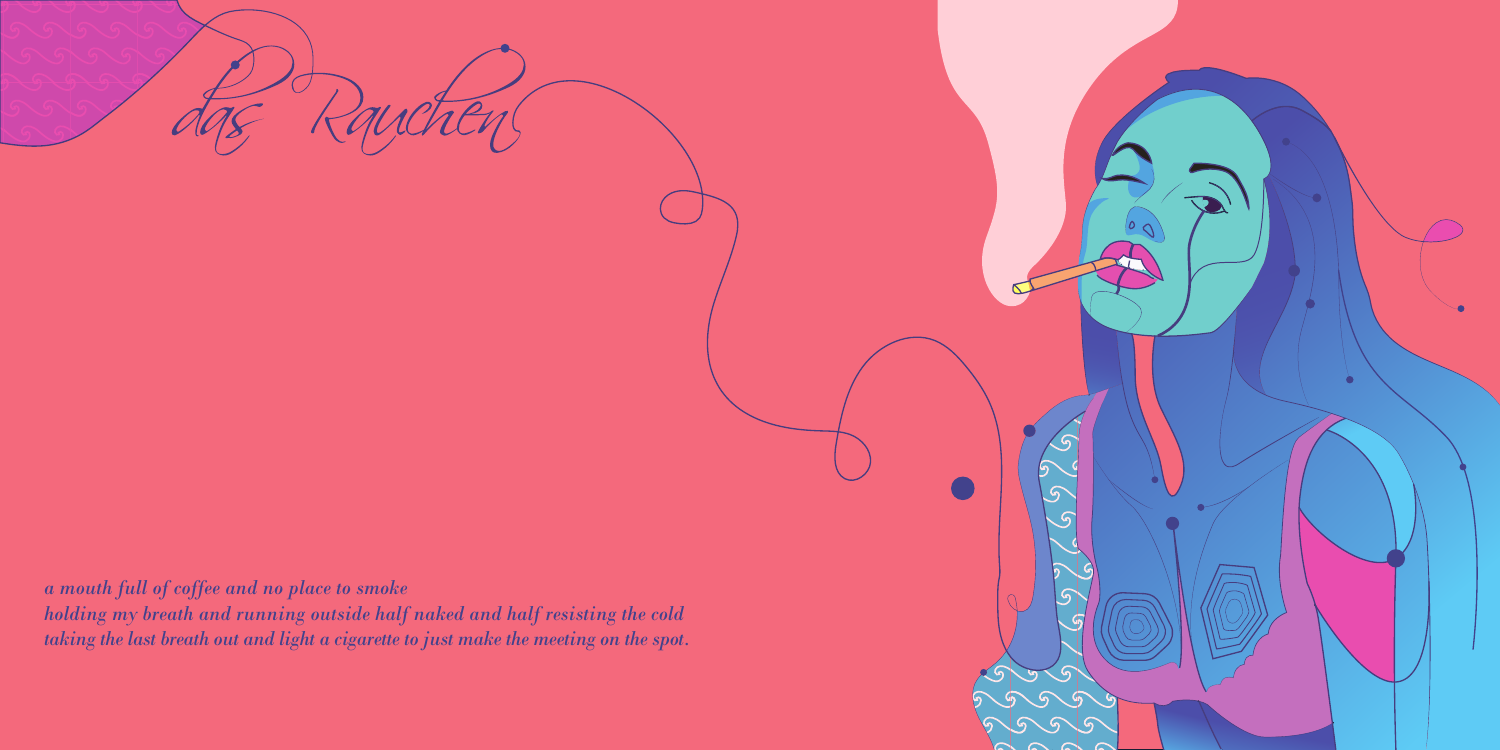

*The every morning relief, Not money, Not luxury perceive But plenty of bloating food to leave.*

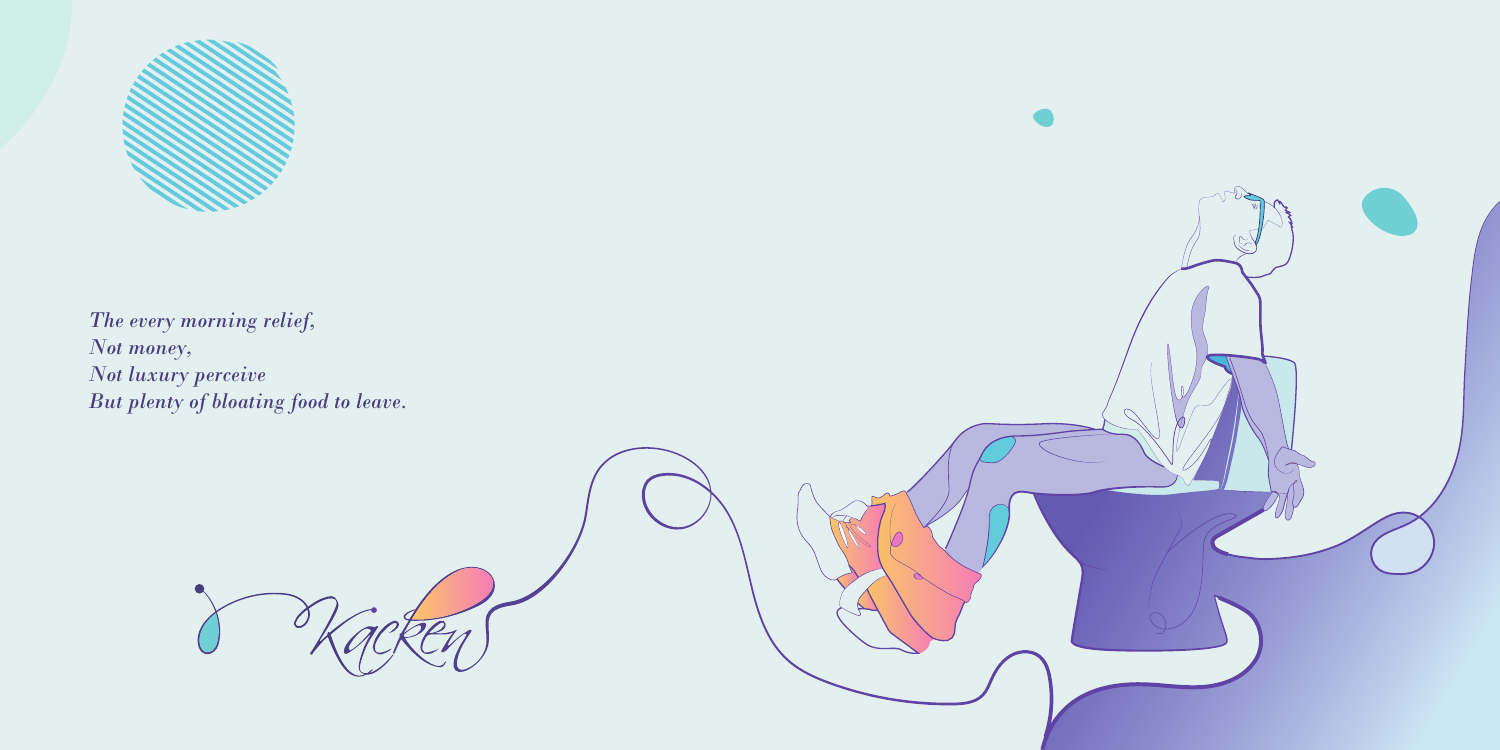*Surrounding signs, don't touch, no hand shake simple wave from behind Little of soap, rub, scrub, bubbles and wash hence no corona left on hand* 

 $\overline{G}$ 

 $\bullet$ 

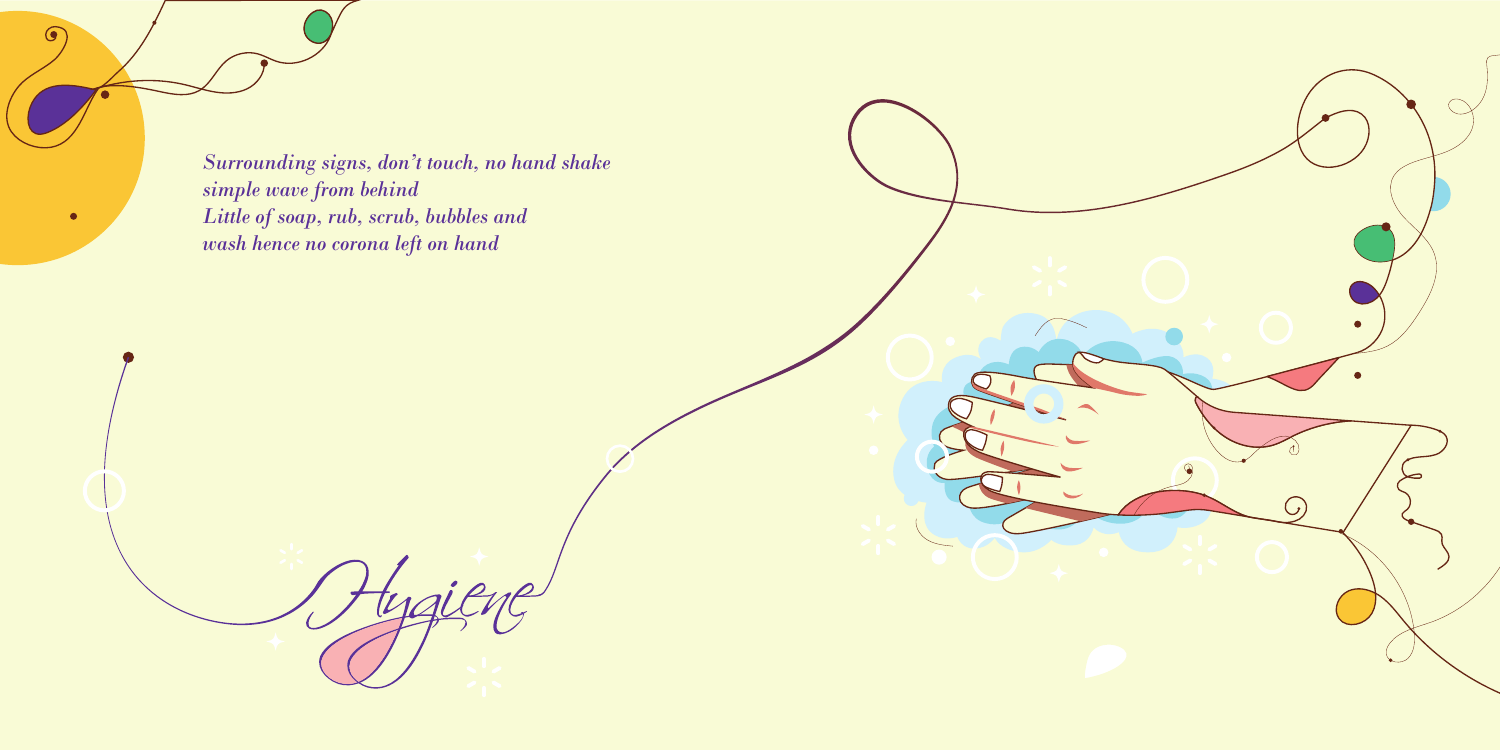*In my small room, I might don't have a paper and a pen, But a 4 walls and imagination, every sound is written in a corner every moment is memory. My diaries doesn't fear heights on sealing written, where every story just meet.*



 $\bullet$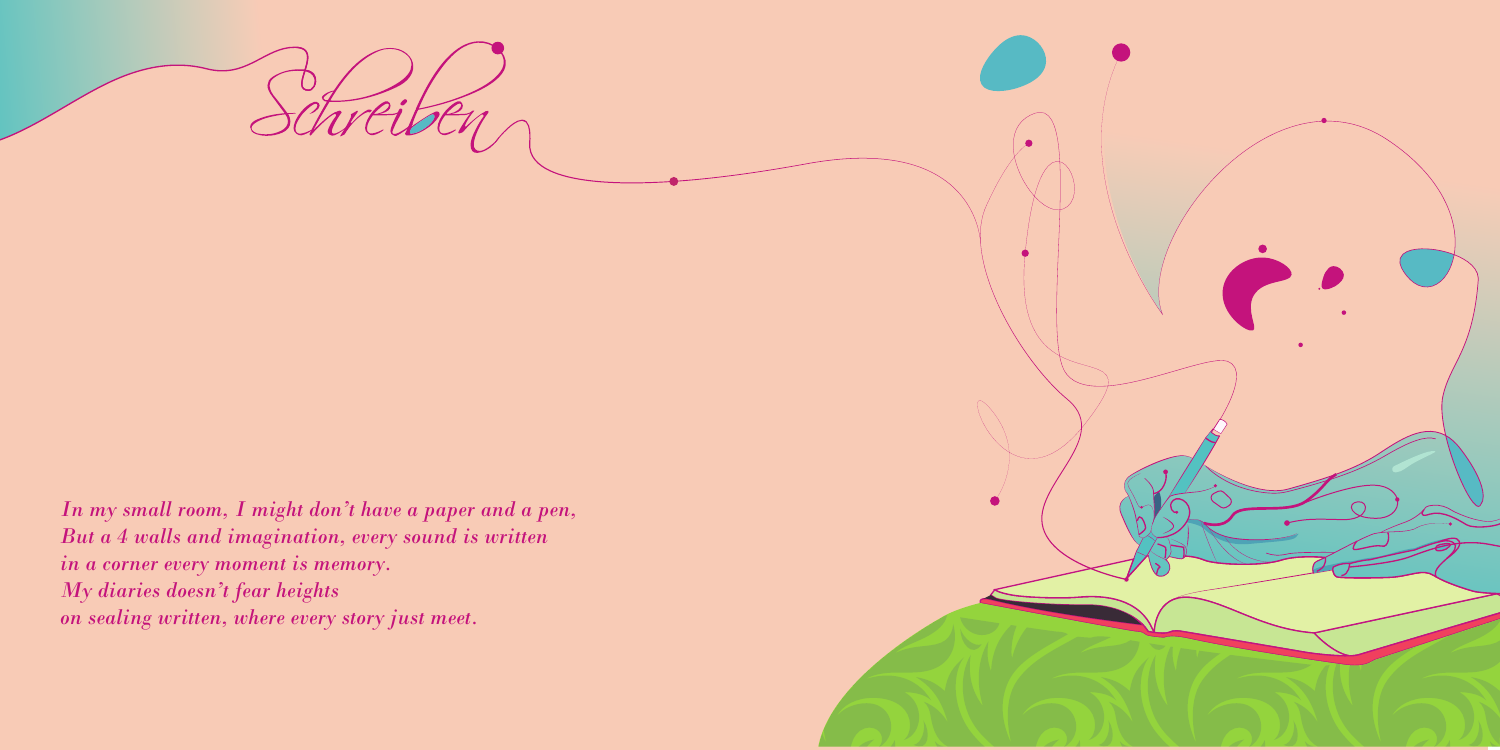

*I don't have many skills, neither physical nor hide In between, waving on a chair balancing my movement with a powerful mind This is how I work on my desk, this is how I slide!!*

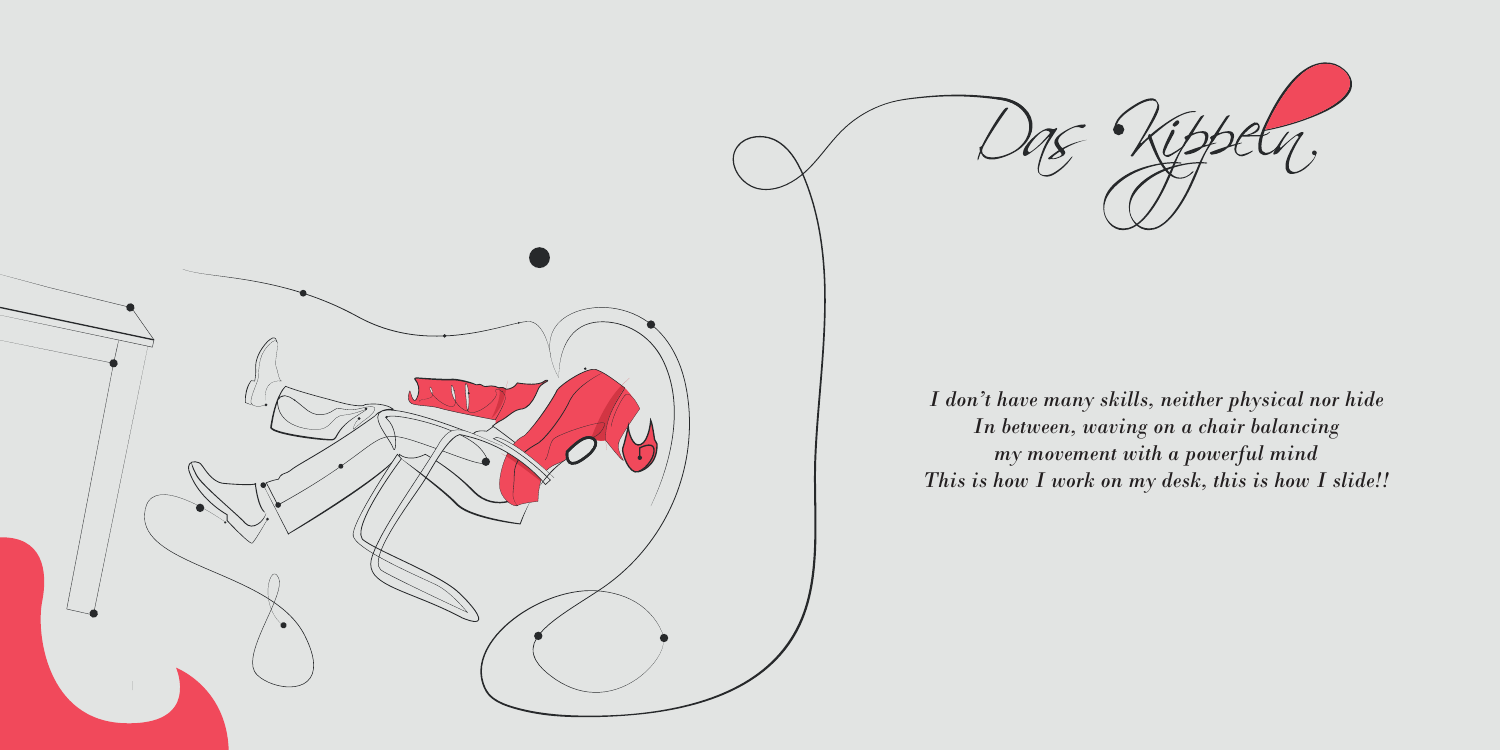*Everything around is hidden with a white blancket, Snow holding the inner green, so relaxing need a book, kafee and a cigarette packet.*

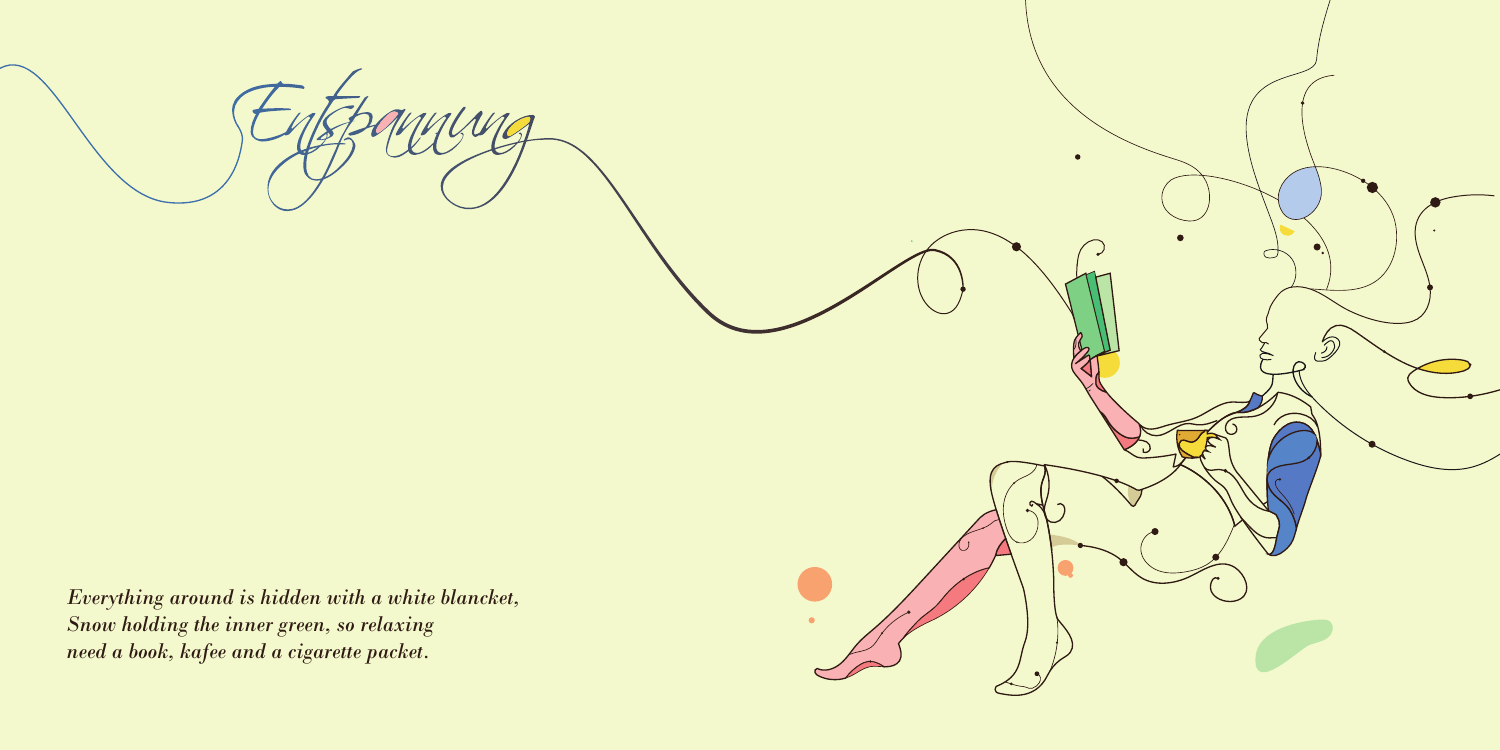*The music turn off the time machine Darkness breaks the purity of lights Moving and moving like the spirit search for the light, leaving the floor to the rhymes, to the harmony , to the happiness that oompah music add.*

 $\rightarrow$ 



全局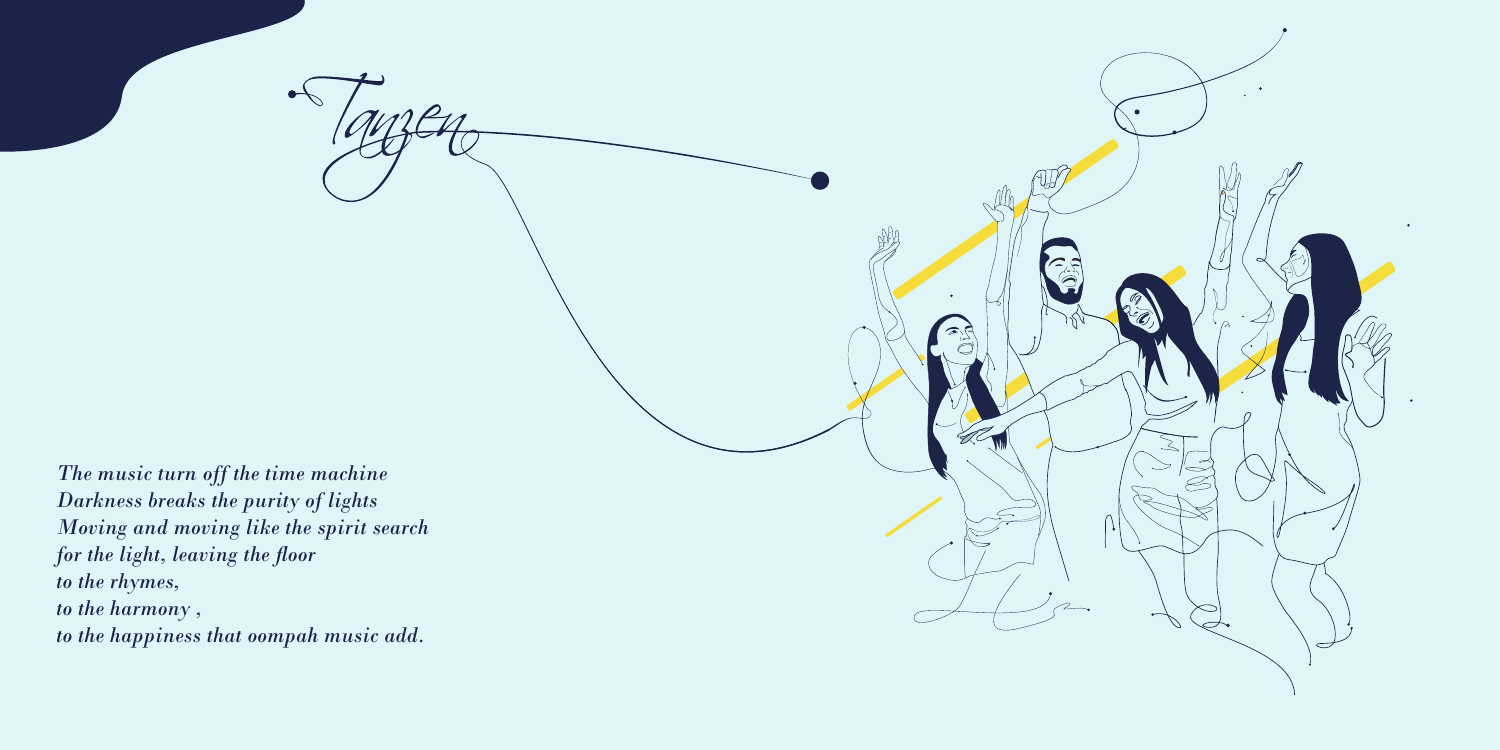*The sound of 4 wheels around the wavy support make skating easy but the elastic movement of skater, is a drawing that move from within frames. Flying in the sky like nothing to ask why, Freedom of time, place and even above the surrounding of skaters eyes.*





 $\bullet$ 

 $\bullet$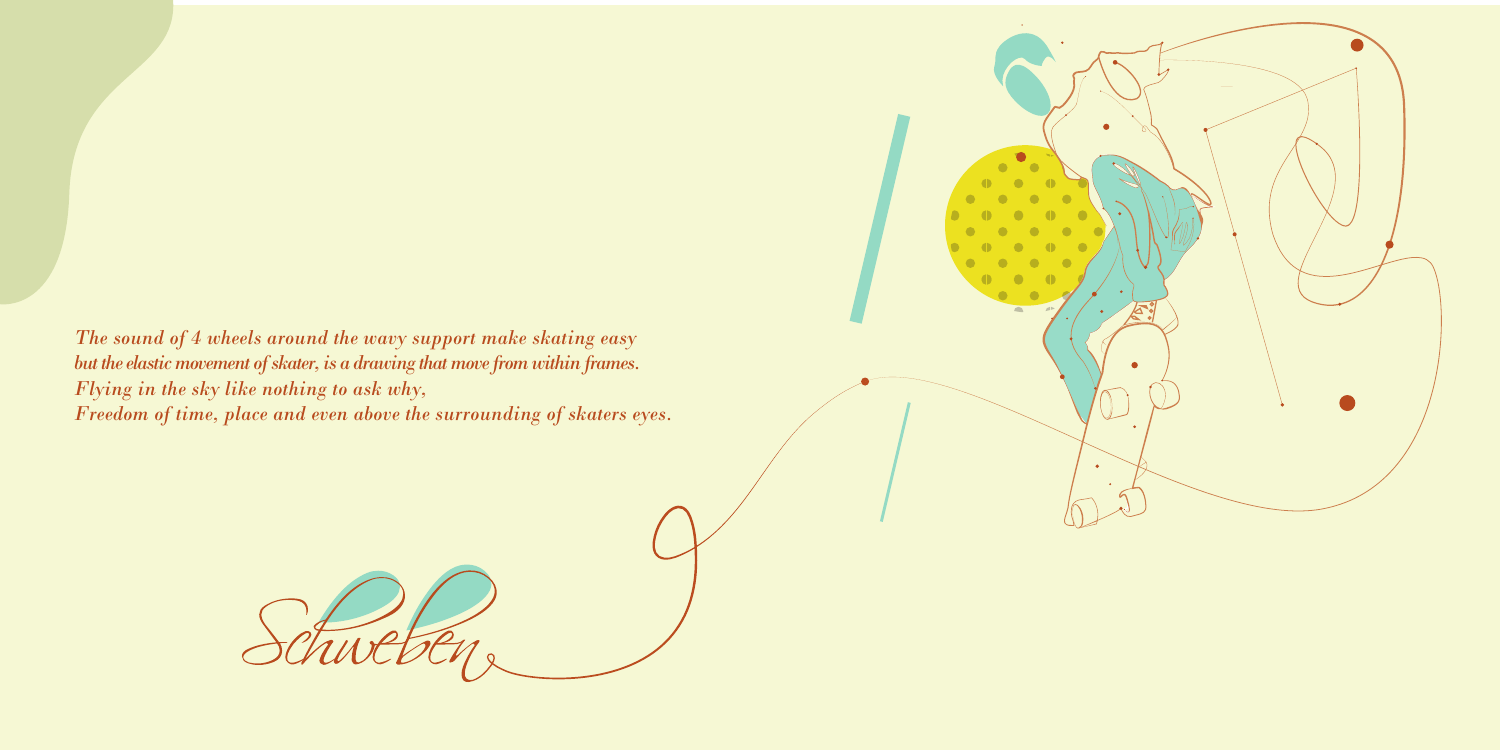



*Vacation full of colors, odor of joy and sound of Christmas harmony and acoustic The energy in the body turned up like the volume of the music*

 $\bigcirc$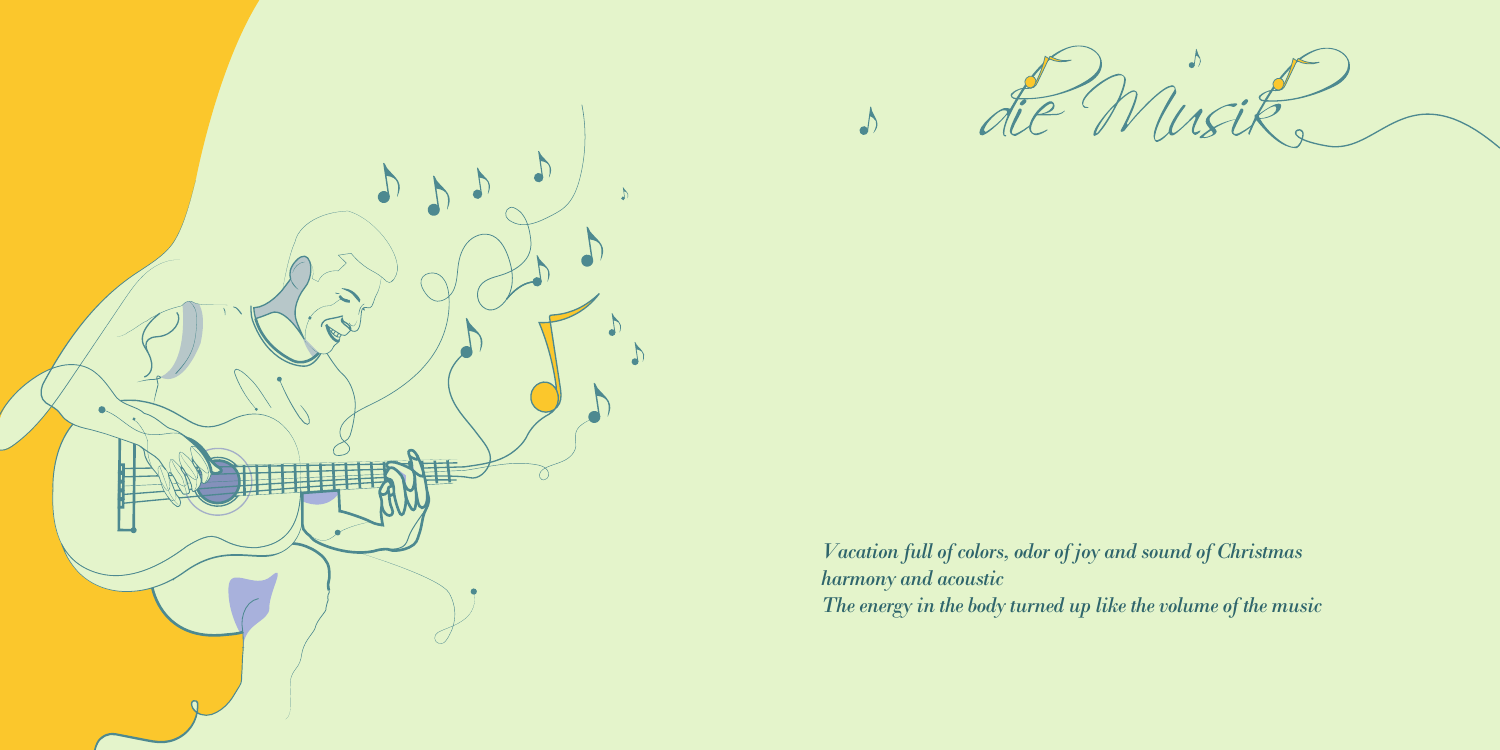*Different places, different childhood, and same joyful start Four characters different names and still winning like the ace of hearts.*

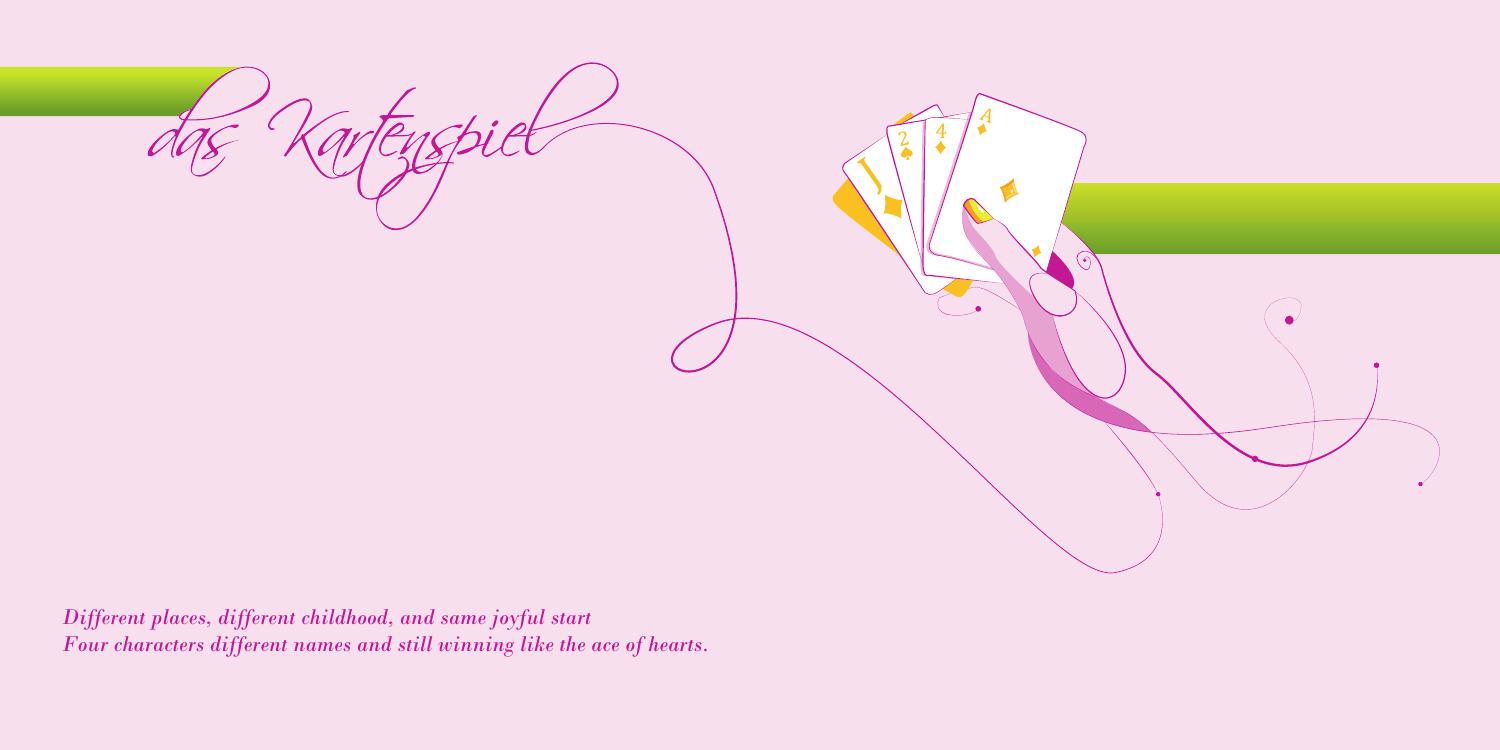

*it was a nice gathering of joy and positivity the drinks arrived and i heared them saying Prost!*

*cheers to happy upcoming days* 

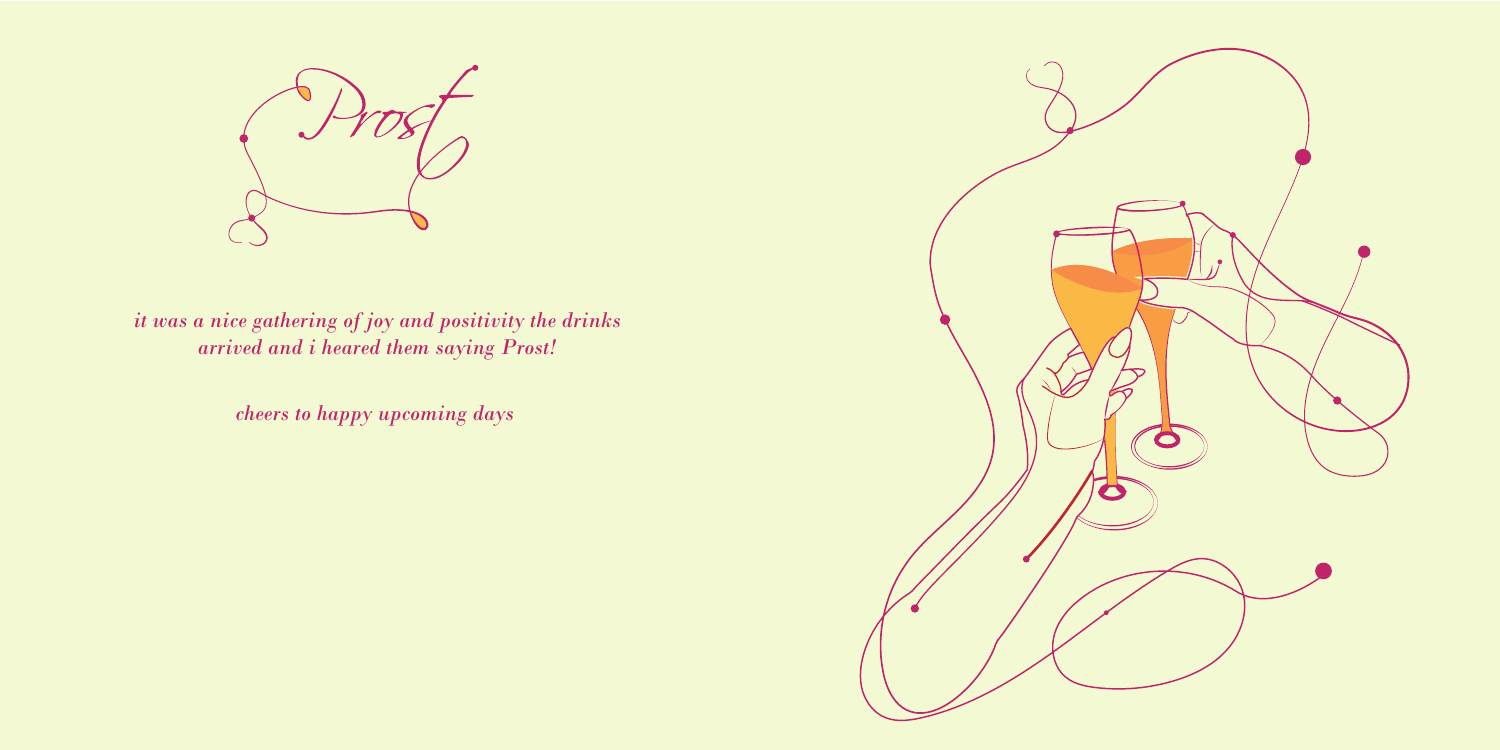